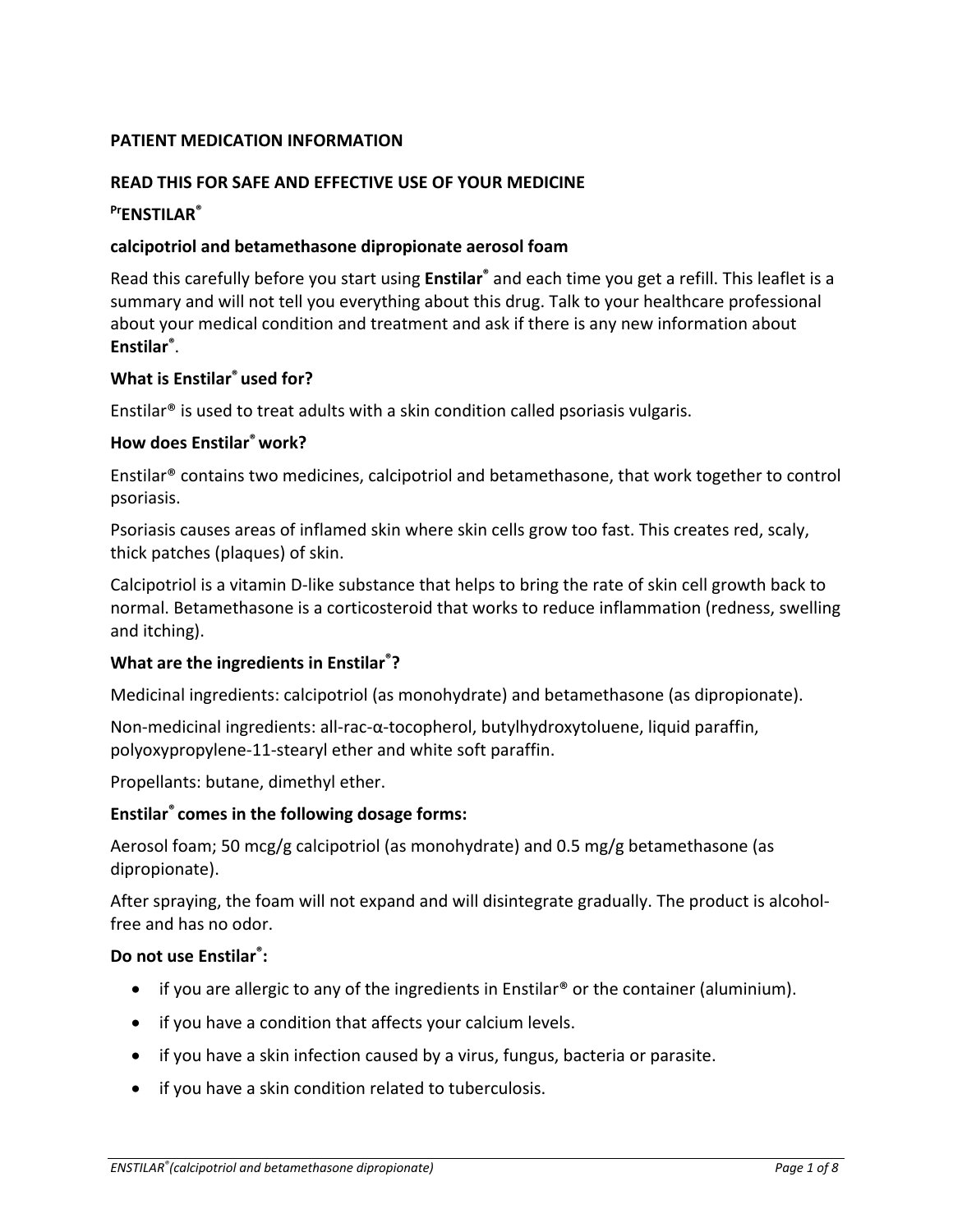- on areas with perioral dermatitis (rash around the mouth).
- on areas with thin skin, stretch marks or fragile veins.
- on areas with dry scaly skin caused by a condition called ichthyosis.
- on areas that have acne (pimples, redness), rosacea (red flushed facial skin), ulcers or wounds.
- if you have a type of psoriasis with severe inflammation called erythrodermic psoriasis, or a type of psoriasis with pus-filled blisters called pustular psoriasis.

# **To help avoid side effects and ensure proper use, talk to your healthcare professional before you use Enstilar®. Talk about any health conditions or problems you may have, including if you:**

- have diabetes
- have a skin infection or if skin areas with psoriasis become infected
- use other medicines that contain corticosteroids or calcipotriol
- are pregnant or planning to get pregnant
- are breastfeeding
- are over 65 years old
- have problems with your kidneys or liver

# **Other warnings you should know about:**

- Do not use Enstilar® on your face, under the arms, in the groin area, in skin folds/creases or on areas of broken skin.
- Do not bandage, cover or wrap the treated skin area after applying Enstilar®.
- Enstilar<sup>®</sup> is not recommended for use in children.

# **Tell your healthcare professional about all the medicines you take, including any drugs, vitamins, minerals, natural supplements or alternative medicines.**

# **The following may interact with Enstilar® :**

The use of Enstilar® with other medicines has not been studied. However, since medicines can interact with each other, tell your healthcare professional if you are using other medicines to treat your psoriasis. In particular, tell them if you are using medicines that contain corticosteroids.

# **How to use Enstilar®:**

#### **Proper use:**

- Use only on areas of your skin affected by psoriasis. If you accidentally get foam on normal skin, wipe it off before it spreads too far.
- Wash or rinse off foam if applied to the following areas by accident: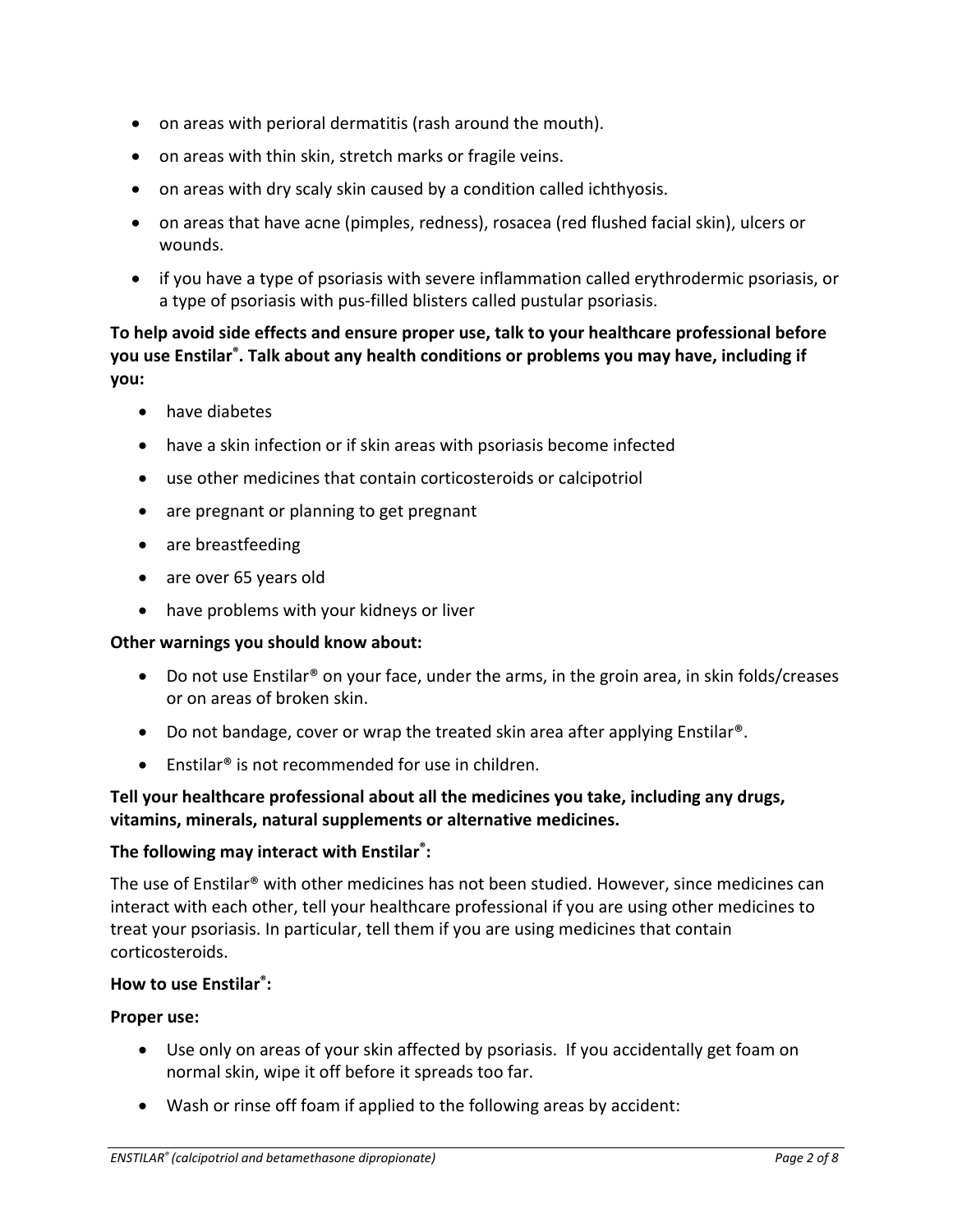- Eyes, mouth, genitals, or breasts (if you are breast feeding).
- Use Enstilar® in well-ventilated area and avoid breathing it in.
- Spraying Enstilar® for about 2 seconds is enough to cover an area of skin that is about the size of a patients' palm.
- After applying the medication, put the cap back on the can. This will prevent accidental spraying when not in use.
- Leave the treated areas uncovered. Do not bandage, cover or wrap the skin. Enstilar<sup>®</sup> should be left on the body until fully absorbed. For optimal effect, do not shower or take a bath immediately after applying the foam.
- After applying the foam, avoid contact with fabrics which are easily stained by grease (e.g. silk).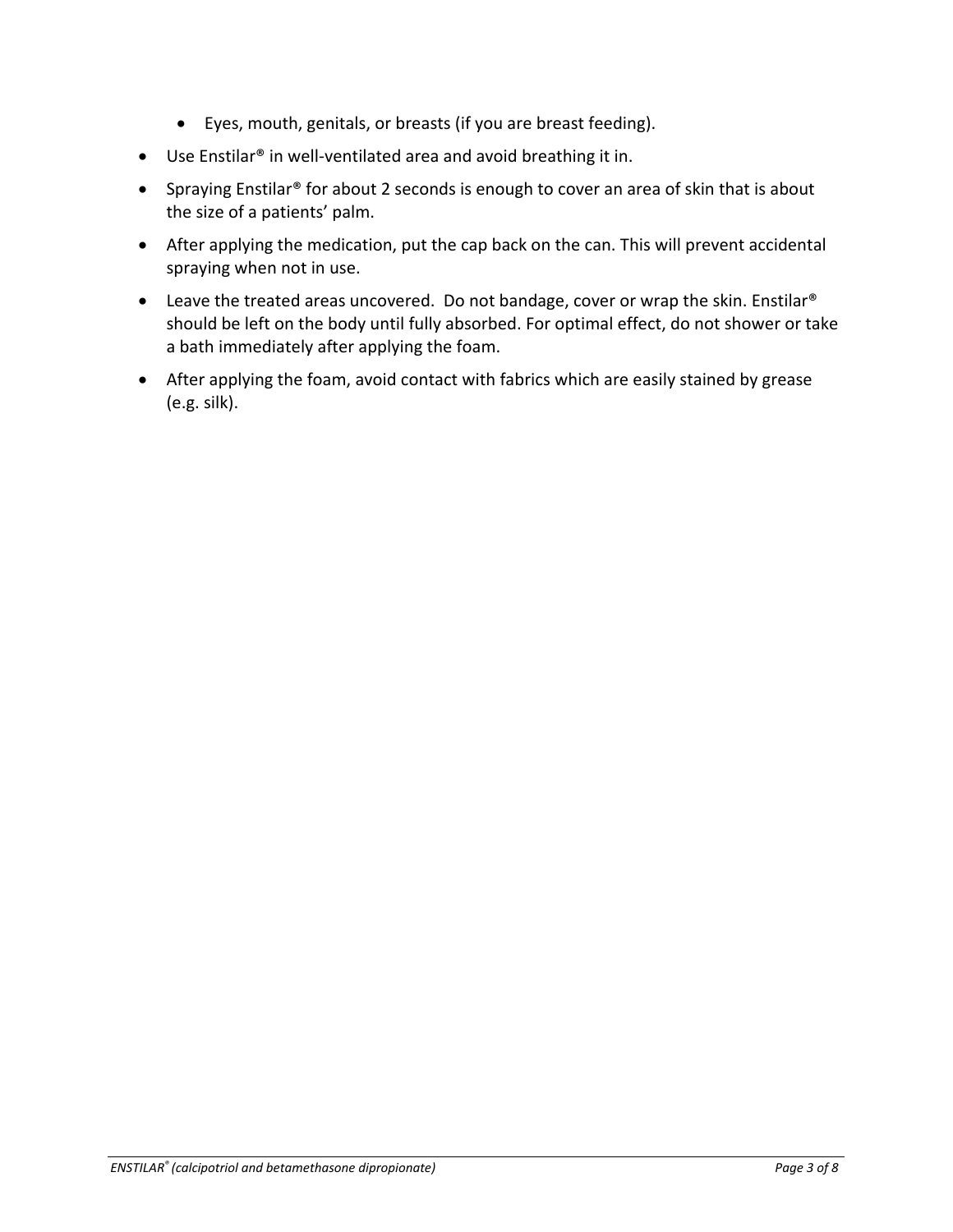# **A. When Used on the Body:**

| 1. | Shake the can for a few seconds before use.                                                                                                                                                                       |          |
|----|-------------------------------------------------------------------------------------------------------------------------------------------------------------------------------------------------------------------|----------|
|    |                                                                                                                                                                                                                   |          |
| 2. | Hold the can at least 3 cm (1.2 inches) from the skin and<br>spray.                                                                                                                                               | min.3 cm |
|    | 3. The foam can be sprayed by holding the can in any position<br>except sideways.                                                                                                                                 |          |
|    | The product may feel cool when sprayed on the skin from the<br>propellants evaporating.                                                                                                                           |          |
| 4. | Gently rub the foam into the affected skin areas.                                                                                                                                                                 |          |
| 5. | Wash your hands well after using Enstilar® (unless you are using it to treat your<br>hands). This will avoid spreading the foam to other parts of your body (especially the<br>face, mouth and eyes) by accident. |          |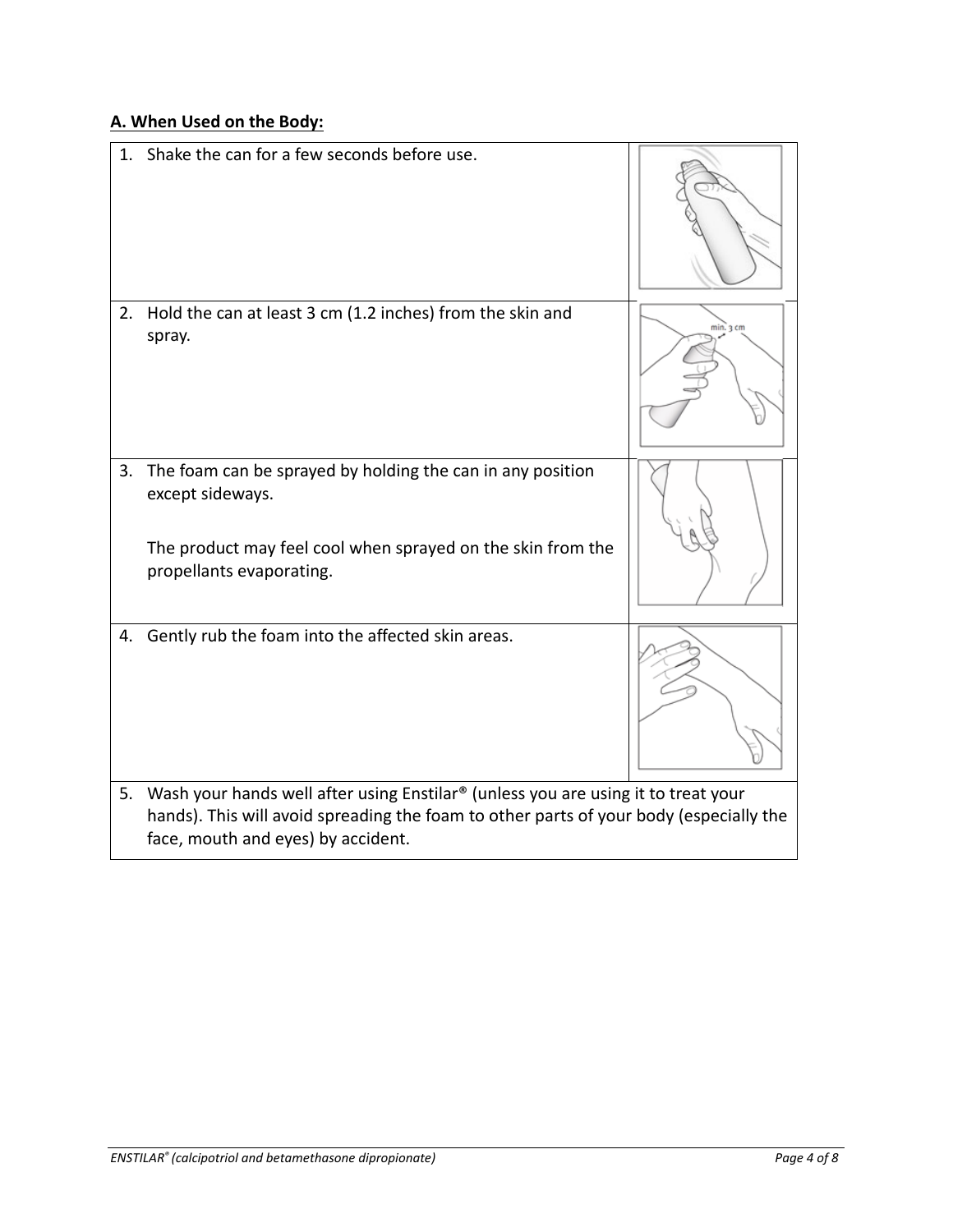## **B. When Used on the Scalp:**

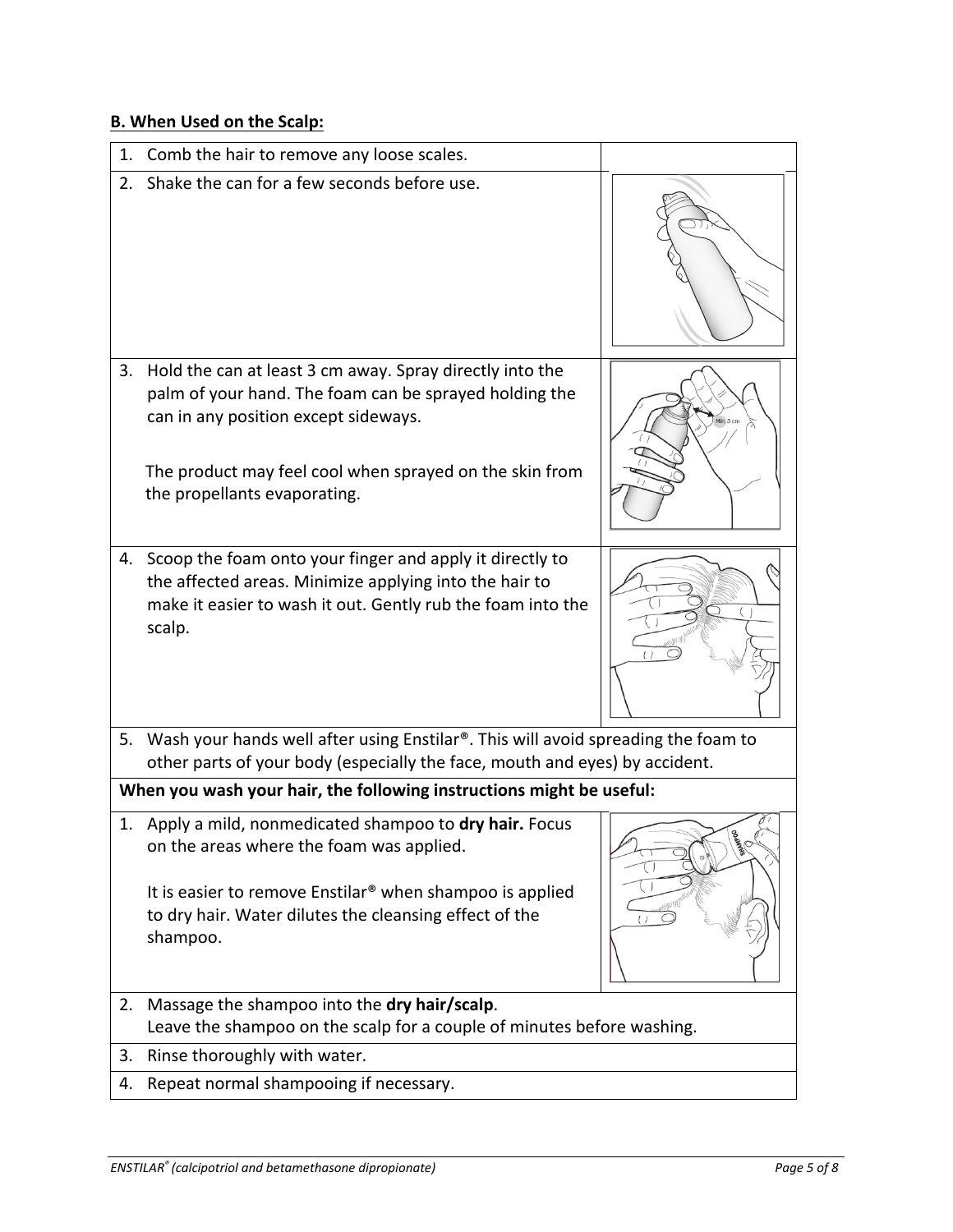## **Usual dose:**

There are two different dosage schedules for Enstilar®. Treatment dose is to treat your psoriasis and maintenance dose is to delay or reduce the risk of your psoriasis coming back after treatment.

### Treatment dose:

- Apply once daily to affected areas for up to 4 weeks. Spraying Enstilar® for about 2 seconds is enough to cover an area of skin that is about the size of your palm. This is equal to about 0.5 g.
- **Do not** use more than 15g/day. 15 g corresponds to the amount of foam released when Enstilar<sup>®</sup> is sprayed for about one minute. One 60g can should last for at least 4 days. The maximum weekly dose of Enstilar® (including other products containing calcipotriol) is 100g.
- Stop using Enstilar® once you are satisfied with the results. If no improvement is seen after 4 weeks of treatment, go see your doctor. **Do not** use Enstilar® for more than 4 consecutive weeks, unless directed by your doctor.
- If your psoriasis comes back, you can restart Enstilar® as outlined above and contact your doctor as soon as possible to review your treatment.

## Maintenance dose:

- Once your psoriasis has cleared or almost cleared, your doctor may recommend to continue using Enstilar® two times a week for up to one year. Between applications there should be 2 to 3 days without treatment (e.g. apply Monday and Thursday). **Do not** use more than 15g/day on application days.
- If symptoms reappear, use Enstilar® once daily as outlined above (treatment dose) and contact your doctor as soon as possible to review your treatment. If your psoriasis clears or almost clears, go back to using Enstilar® two times a week (maintenance dose).

#### **Overdose:**

If you think you, or a person you care for, have used too much Enstilar®, contact a healthcare professional, hospital emergency department, or regional poison control centre immediately, even if there are no symptoms.

#### **Missed Dose:**

If you forget to use Enstilar®, use it as soon as you remember. Next time, follow your regular application routine. Do not use Enstilar® more than once a day.

# **What are possible side effects from using Enstilar® ?**

These are not all the possible side effects you may have when using Enstilar®. If you experience any side effects not listed here, tell your healthcare professional.

- itching, irritation or pain
- drying, reddening, or swelling of the skin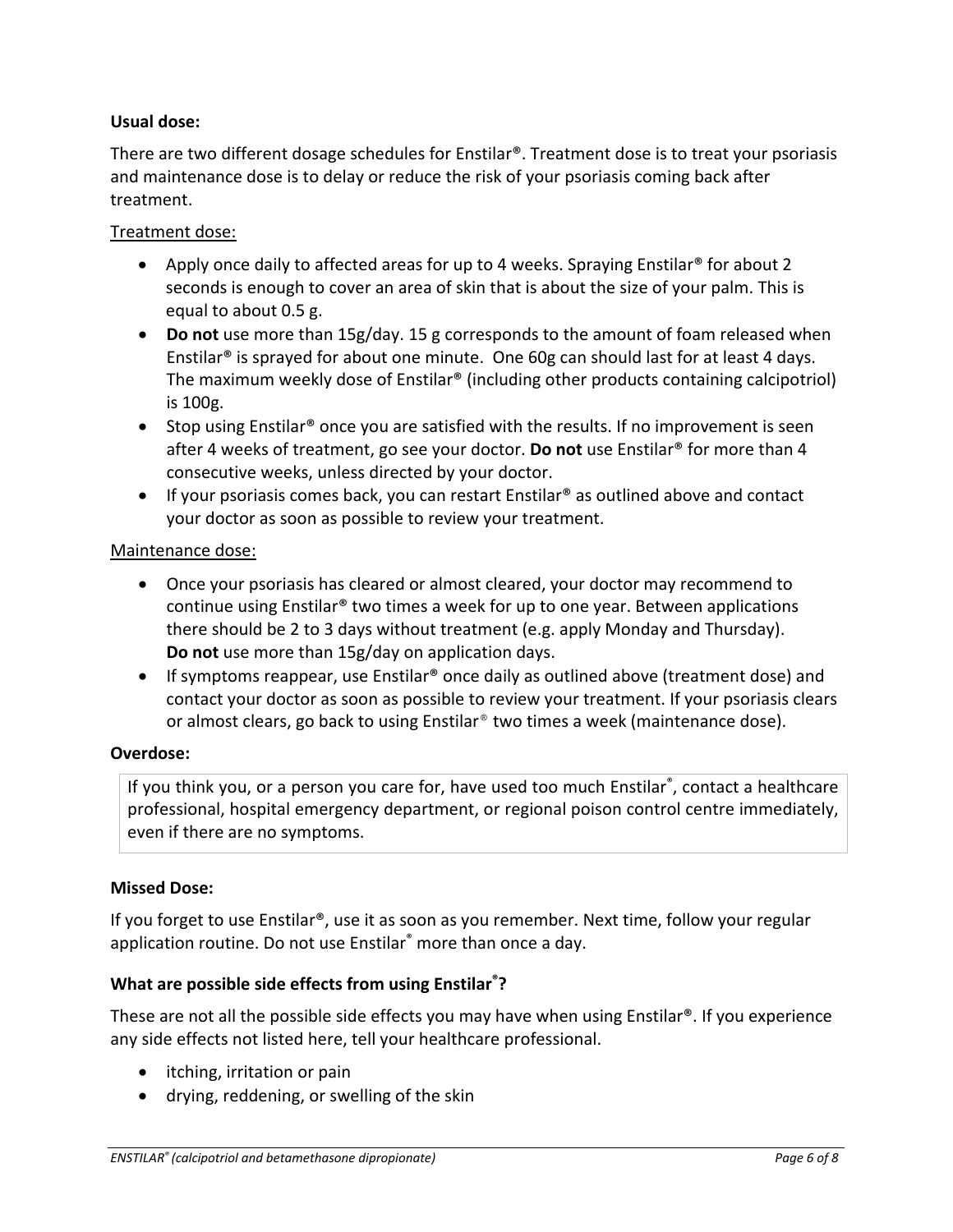- a burning or stinging sensation
- various types of skin rashes (dermatitis)
- acne
- small white spots
- thinning skin, stretch marks or surface veins
- red and swollen hair follicles
- changes in hair growth
- skin infection
- lightening of skin colour
- facial rash and swelling

| Serious side effects and what to do about them                                                                                                                                           |                                         |              |                                      |  |  |
|------------------------------------------------------------------------------------------------------------------------------------------------------------------------------------------|-----------------------------------------|--------------|--------------------------------------|--|--|
| Symptom / effect                                                                                                                                                                         | Talk to your healthcare<br>professional |              | Stop using drug<br>and get immediate |  |  |
|                                                                                                                                                                                          | Only if severe                          | In all cases | medical help                         |  |  |
| <b>UNCOMMON</b>                                                                                                                                                                          |                                         |              |                                      |  |  |
| Worsening of psoriasis: red,<br>scaly, thick patches of skin                                                                                                                             |                                         | ✓            |                                      |  |  |
| <b>RARE</b>                                                                                                                                                                              |                                         |              |                                      |  |  |
| Pustular psoriasis: chills, feeling<br>unwell, fever, headache, joint<br>pain, loss of appetite, nausea,<br>red area with yellowish pimples                                              |                                         |              | ✓                                    |  |  |
| Adrenal effects: fatigue,<br>increased urination/thirst,<br>problems controlling blood<br>sugar levels, weakness, weight<br>loss                                                         |                                         |              |                                      |  |  |
| <b>VERY RARE</b>                                                                                                                                                                         |                                         |              |                                      |  |  |
| Allergic reaction: dizziness,<br>itching, rash, swelling, trouble<br>breathing                                                                                                           |                                         |              | ✓                                    |  |  |
| Hypercalcaemia (high calcium<br>levels in the blood):<br>constipation, depression,<br>fatigue, increased<br>urination/thirst, loss of<br>appetite, mental confusion,<br>nausea, vomiting |                                         |              | ✓                                    |  |  |

If you have a troublesome symptom or side effect that is not listed here or becomes bad enough to interfere with your daily activities, tell your healthcare professional.